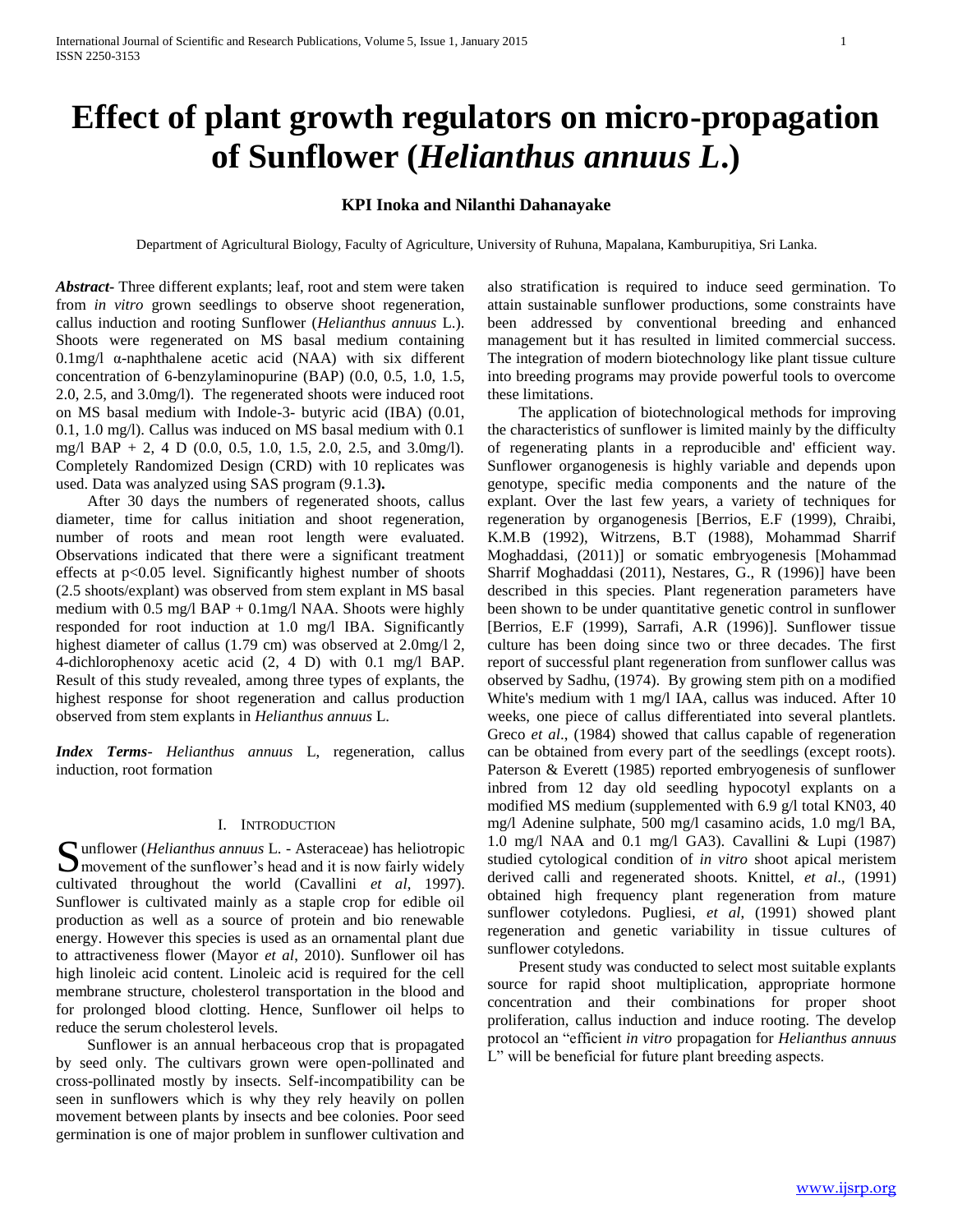#### II. METHODOLOGY

 Sunflower seeds (variety 345) were purchased from Onesh Agri (Pvt) Ltd. Kent Road, Colombo. Seeds of *Helianthus annuus* L were washed with soap water and running water for 1/2 – 1 hr. Then surface sterilized by immersion in 70% ethanol for two minutes. After that seeds were surface sterilized using 20% clorex for 20 minutes in laminar air flow cabinet. Surface sterilized seeds were rinsed 3 times with sterile distilled water and they were dried onto sterile filter papers. Seed coat was removed using sterile scalpers and pliers. Seeds were introduced to glass tubes (1 seed/tube) containing 5ml of hormone free Murashige and Skoog's basal medium (MS). Three weeks old *in vitro* seedlings (10cm height) were used to take explants.

 After 14 days, stem, leaves and root were dissected from *in vitro* grown seedling as explants. Stem and roots cut into 0.5 cm long pieces and leaves were cut transversally into two parts and then cultured on Murashige and Skoog (MS) medium supplemented with 0, 0.5, 1.0, 1.5, 2.0, 2.5, 3mg/L BAP with 0.1mg/L NAA for shoot induction. (4 explants/ Jam bottle containing 20ml MS medium). Explants were cultured on MS medium supplemented with 0, 0.5, 1.0, 1.5, 2, 2.5, 3mg/L 2, 4 D with 0.1mg/L BAP for callus induction. (1 explants/glass tube containing 4ml MS medium). After that developed callus were transferred to the MS basal medium with different BAP concentrations to regenerate. The type of explants highly responded for the shoot and callus induction was observed. Regenerated shoot were rooted in MS basal medium supplemented with different concentration of IBA (0.01mg/l, 0.1mg/l and 1.0mg/l).

All medium solidified by 0.8% agar and the  $p<sup>H</sup>$  was adjusted to 5.8- 6.0 using 0.1M NaOH. All media were autoclaved at  $121^{\circ}$ C for 20 min. The cultures were maintained at a temperature of  $24^0C \pm 1^0C$  under continuous fluorescent light  $(35\mu \text{Em}^2 \text{s}^{-1})$ . Treatments were replicated 10 times and number of shoots per explants and time taken to regenerate, diameter of callus and time taken to initiate callus (days) and number of roots per shoot were recorded.

# III. STATISTICAL ANALYSIS

 The experiment was arranged in a Completely Randomized Design (CRD). Data was analyzed using SAS program (9.1.3**).**  Data were subjected to analyses of variance and the mean comparison was done using Duncan Multiple Range Test (DMRT) at 5% significance level.

#### IV. RESULT AND DISCUSSION

#### **Effects of plant growth regulators on shoot induction**

 Shoot initiation could be observed in stem explants while both leaves and root explants not responded for shoot regeneration. The highest mean number of shoots per stem explants  $(2.5)$  produced 0.5mg  $\Lambda$  BAP with 0.1mg  $\Lambda$  NAA (fig. 2). There was no significant difference in shoot production between the treatments with BAP at 1.0, 1.5mg/l with NAA 0.1mg/l. However no any shoot production observed in BAP at 0.0, 2.0, 2.5, 3.0 mg/l with NAA 0.1mg/l. The stem explants of *Helianthus annuus* initiated shoots during the shortest time (7 days) at 0.5mg/L BAP and 0.1mg /l NAA (fig 1 and fig. 5b).

 Similar results were observed from Hayati Arda (2004), different Hybrid of *Helianthus annuus* L was given the best result at the 0.5mg/l BAP and 0.1mg/l NAA by culturing cotyledon leaves, hypocotyls, leaf and root explants for the shoot generation. According to Ekrem *et al* (1998), Shoot tip explants of cv. Hysun 45 was given best result for shoot initiation at the 0.5mg/l BAP with 0.1mg/l NAA. But shoot tip explants gets maximum number of shoots in the 2.0mg/l BAP without NAA. According to Ozyigit *et al*, (2005, 2007) recorded that the best condition for shoot induction of sunflower was found to occur on MS medium with 0.5mg/l NAA combined with 1mg/l BA. But in the current study, best result observed in MS basal medium with 0.5mg/l BAP and 0.1mg/l NAA.

 Auxins are particularly included in a culture medium to stimulate callus production and cell growth, to initiate shoots, particularly roots and to induce somatic embryogenesis. Cytokinines (BAP) have been reported to induce the development of axillary buds and adventitious buds through decreasing apical dominance (Taji *et al*, 1995). When cytokinin was higher than the auxin level, shoot development was promoted. Similar results were observed in the present experiment. Presence of cytokinin at a relatively high level with low level of auxin promoted the shoot multiplication.



**Fig. 1 Time taken to regeneration shoot on different hormone combination of BAP (mg/l) and NAA (mg/l). Mean with the same letters are not significantly different at P<0.05**



**Fig. 2 Effect of different hormone combination of BAP (mg/l) and NAA (mg/l) on shoot regeneration of** *Helianthus annuus*  **L using stem explants. Mean with the same letters are not significantly different at P<0.05**

## **Effects of plant growth regulators on callus induction**

 Callus induced at 2, 4-D (0.0, 0.5, 1.0, 1.5, 2.0, 2.5 and 3.0 mg/l) with 0.1 mg/l BAP from stem and leaf explants. Root was not responded for callus formation in any tested hormone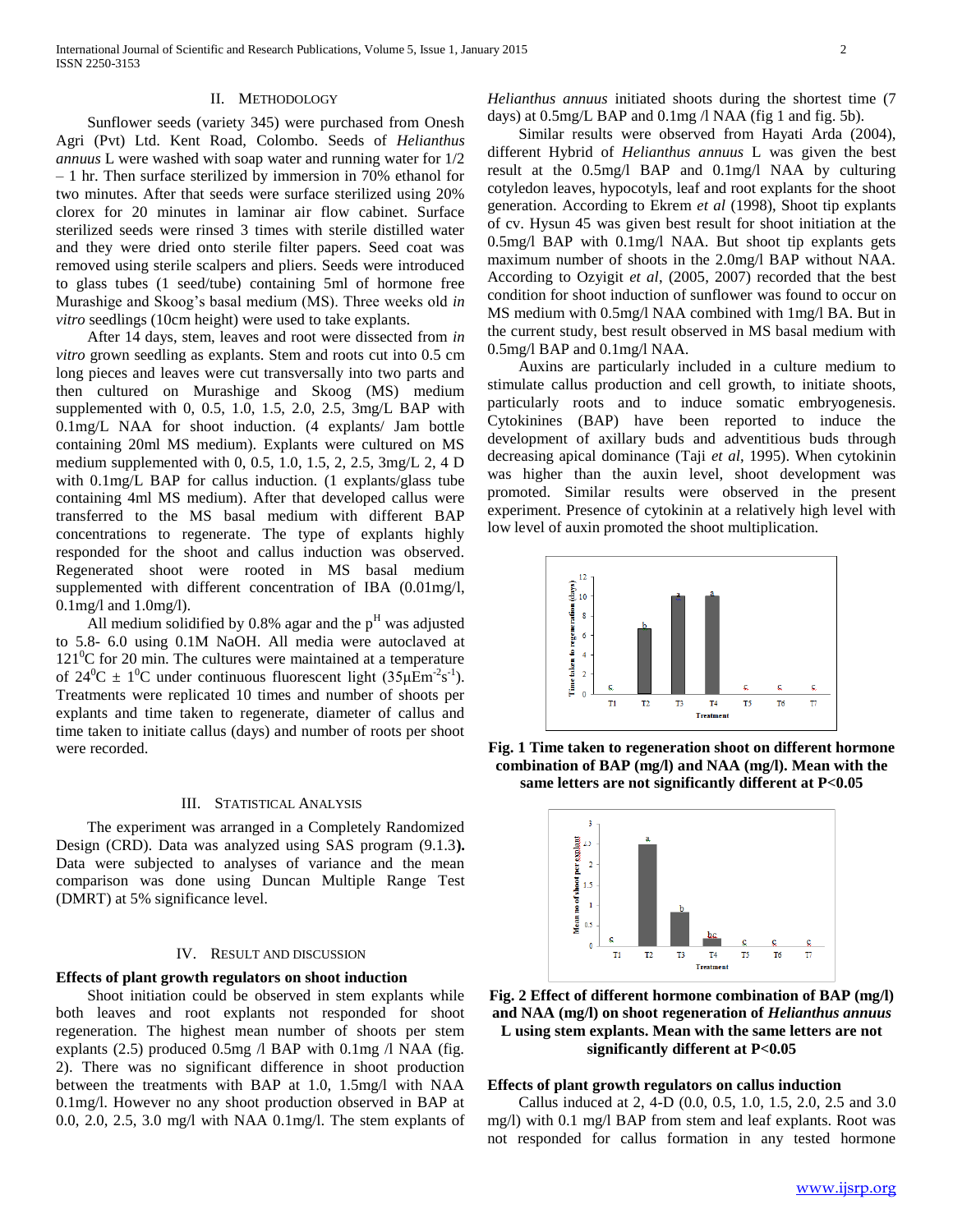concentration. In both stem and leaf explants, callus initiation was significantly ( $p<0.05$ ) high in MS basal medium containing 2mg/l 2, 4 D and 0.1mg/l BAP. But callus inductions from stem were faster than leaf. Callus induction of stem get shorter time (7.2 days) compare to leaf explants (12.9 days) (fig. 3, fig.4 and fig. 5c,d).

 Similar results were observed from Pandurang *et al* (2012), callus was inducted from various explants viz., cotyledon, hypocotyls and leaf explants of *in vitro* grown plantlets in sunflower. 2, 4-D and NAA were used for callus induction in the range of 1-3 at 2 and 3mg/1 responded well for callus induction and growth NAA did not favored much callus induction at any of the concentration used. According to Ekrem *et al* (1998), shoottips, hypocotyls, cotyledons and cotyledonary petioles were enhanced the callus induction in the combination of 2.0 mg/l 2, 4 D and 0.1 mg/l BAP. According to Maria Carla Lupi, (1987) Hypocotyls and cotyledon explants formed callus on medium containing 2mg/l NAA and 0.5mg/l BA. Ozyigit *et al* (2005, 2007) observed callus can be obtained from different explants with various plant hormones and their combinations. For callus induction,  $MS + 1mg/12$ , 4 D were used. But in the present study, highest callus was induction was observed in 2 mg/l 2, 4 D and 0.1mg/l BAP.

 Result of this study revealed, among three types of explants stem, leaf and root highest response for shoot production observed from stem explants in *Helianthus annuus* L. Callus induction from stem explants was faster than leaf and root. In sunflower tissue cultures, hypocotyl and cotyledon explants are good regeneration materials that show different regenerative behavior when kept in a culture, depending on their genotype (Ozyigit *et al*, 2007). The similar results were observed in our study; shoot initiating visually observed in stem explants. Both leaves and root explants not responded for shoot regeneration in all tested hormone combinations. Callus induction from stem explants was faster than leaf and root.



**Fig. 3. Effect of different hormone combination of 2, 4 D (mg/l) and BAP (mg/l) on callus induction of** *Helianthus annuus* **L using stem explants. Mean with the same letters are not significantly different at P<0.05**



# **Fig. 4 Time taken to initiate callus in different hormone combination of 2, 4 D (mg/l) and BAP (mg/l). Mean with the same letters are not significantly different at P<0.05**

## **Effect of plant growth regulators on root induction**

MS basal medium with IBA significantly  $(p<0.05)$  affected to develop roots 0f *Helianthus annuus* L. The highest mean number of roots per explants (6) and mean root length (3 cm) was observed in 1.0mg/l IBA. But of 0.1mg/l and 1.0mg/l IBA not significantly ( $p < 0.05$ ) affected for the root length (Fig 5e and fig. 6). The lowest mean number of roots per explants (1) and mean root length (6 cm) was observed in 0.01mg/l IBA. *Helianthus annuus* had highest root induction at 1mg/l IBA. According to Ozyigit *et al*, 2007 roots were thicker and denser on MS medium supplemented with 1mg/l IBA than hormone free MS medium. Similar results were observed in present study too, thicker and dense root induction could be observed at 1mg/l IBA.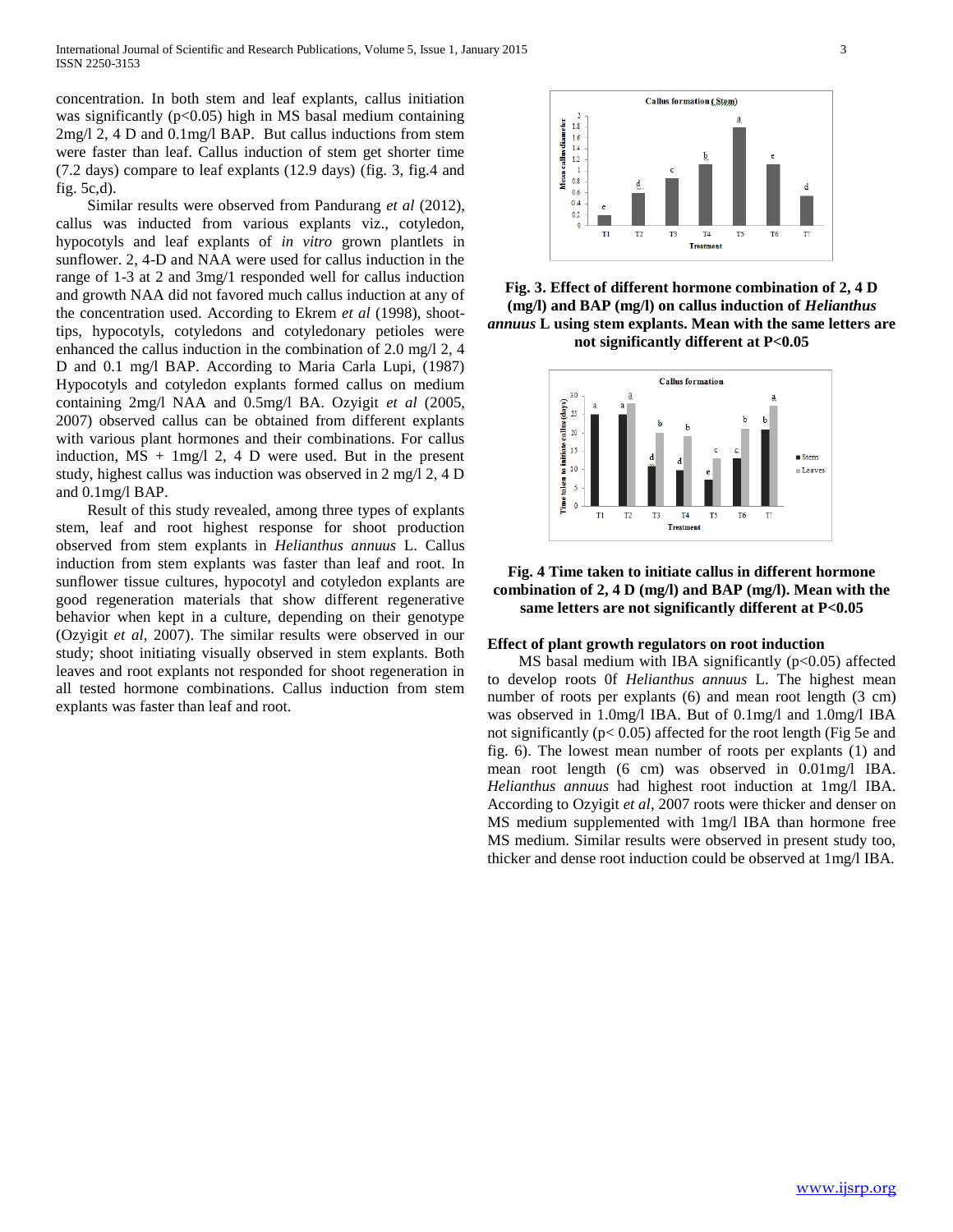

**Figure 5: (a)** *In vitro* **seedling of** *Helianthus annuus* **(b) shoot induction in 0.5mg/l BAP with 0.1mg/l NAA (c), (d) callus induction in 2mg/l 2, 4 D with 0.1 mg/l BAP from the stem explants (d) the leaf explants (e) root induction in 1.0 mg/l (f) rooted sun flower** *in vitro* **plant**



# **Fig. 6. Effect of IBA (mg/l) concentrations on number of root and root length Mean with the same letters are not significantly different at P<0.05**

# V. CONCLUSION

 According to results, optimum shoots induction was observed on MS basal medium containing 0.5mg/l BAP + 0.1mg/l NAA. Optimum callus induction was observed on MS basal medium containing 2.0 mg/l 2, 4 D + 0.1 mg/l BAP. Highest root formation was observed on MS basal medium containing 1 mg/l IBA. Among tested 3 types of ex-plants via stem, leaf and root; highest response for shoot regeneration and callus induction observed from stem explants in *Helianthus annuus* L.

#### **REFERENCES**

- [1] Alain Latche, Jean-Paul Roustan and Jean Fallot, 1991, 'Stimulation of shoot regeneration from cotyledons of Helianthus annuus by the ethylene inhibitors, silver and cobalt',Plant Cell Reports', vol 10,no 4, pages 204- 207
- [2] Anne W.M, Gloria .C and Jennifer V.D, 1988, 'A system for routine plantlet regeneration of sunflower (Helianthus annuus L) from immature embryo derived callus', Plant cell, Tissue and Organ culture, vol 14, pp103-110
- [3] Berrios, E.F., L. Gentzbittel, H. Serieys, G. Alibert and A. Sarrafi, 1999a. Influence of genotype and gelling agents on in vitro regeneration by organogenesis in sunflower. Plant Cell Tissue Org. Cult., 59: 65-69.
- [4] Chraibi, K.M.B., J.C. Castelle, A. Latche, J.P. Roustan and J. Fallot, 1992. A genotype independent system of regeneration from cotyledons of sunflower (Helianthus annuus L.). The role of ethylene. Plant. ScL, 86: 215- 221.
- [5] Cavallini, A. and M.C. Lupi, 1987. Cytological study of callus and regenerated plants of sunflower (Helianthus annuus L). PI. Breed., 99: 203- 208.
- [6] Dagustu, N., Sincik, M., Bayram, G., Bayraktaroglu, M, 2010, 'Regeneration of fertile plants from Sunflower (Helianthus annuus L.) – immature embryo', Helia, vol 33, pp 95-102
- [7] Department of Agriculture 2006, retrieved on 17.12.2013, from http:// www.agridept.gov.lk/index.ph/en/crop-recommendations/1461
- [8] Ekrem Gurel and Kemal Kazan, 1998, 'Development of an efficient plant regeneration system in Sunflower (Helianthus annuss L)', Tropical Journal of Botany, vol 22, pp 381- 387
- [9] Greco, B., O.A. Tanzarella, G. Carrozzo and A. Blanco, 1984. Callus induction and shoot regeneration in sunflower. (Helianthus annuus L.), Plant Sci. Lett, 36: 73-77.
- [10] Hayati Arda, 2004, 'In vitro regeneration and Callus formation of different Hybrid of the Sunflower (Helianthus annuus L) yielding in Turkish Trakya region', Asian Journal of Plant Science 3, vol 6, pp 747-751
- [11] Ibrahim llker Ozyigit, Nermin Gozukirmizi and Belma Derman Semiz, 2007, 'Genotype dependent callus induction and shoot regeneration in sunflower (Helianthus annuus L) , African Journal of Biotechnology, vol 6, no 13, pp 1498- 1502.
- [12] Knittef, N., A.S. Escandon and G. Hahne, 1991. Plant regeneration at high 'frequency from mature sunflower cotyledons. Plant Sci., 73: 219- 226.